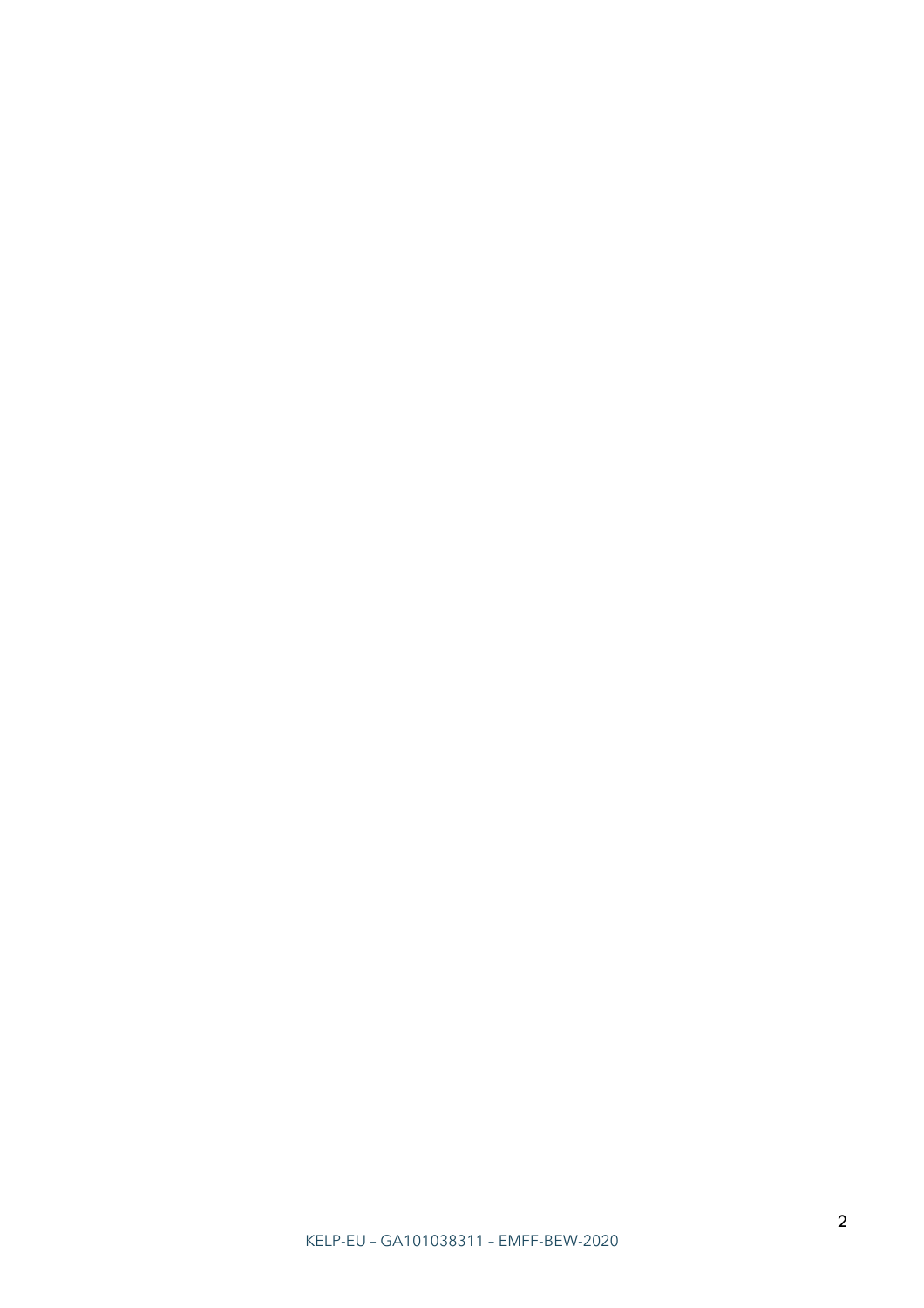#### **Overview of the work undertaken in Task 2.1**

Conduct seaweed supplier analysis questionnaire of 10 European sustainable seaweed farmers, to understand projected annual tonnage and price of seaweed over the next five years, and harvest period.

We are very grateful to the farmers who participated in the questionnaire and thank them for their time helping us with this deliverable. The answers they provided in the questionnaire are confidential, and this document is a generalized summary of the results.

## **A quick word on the seaweed industry**

The seaweed industry, while having historical roots, remains small in Europe. As of 2018, Asia represented 99% of the seaweed production market (The Global Status of Seaweed Production, [Trade and Utilization\)](https://www.fao.org/in-action/globefish/publications/details-publication/en/c/1154074/), a market which has tripled between 2000 and 2018 to production of 32.4 million tonnes with a value of \$13.3 billion (€11.3 billion) [\(Investor Memo\)](https://www.seaweedeurope.com/wp-content/uploads/2021/10/S4E-InvestorMemo-MainReport-16OCTOBER2021.pdf). Currently, most of the seaweed produced in Europe is from wild harvest, with a nascent but growing seaweed farming sector, which Oceanium and the KELP-EU project hope to unlock.

## **Methodology**

Oceanium selected 10 farmers from 6 different countries across Europe to interview from the database. These calls were conducted in November and December 2021. The farmers were chosen based on variation in geographic variation and stage of development to get a full picture of trends, progress and commonalities.

The design of the questionnaire addressed the following:

- Seaweed species
- **Location**
- Harvest timing
- Farming area (ha)
- **Licences** 
	- o Current licenses
	- o Licences applied for
	- o Licences planned
- **Tonnage** 
	- o Current tonnage
	- o 2-year, 3-year, 5-year and 10-year tonnage projections
- Current and future daily harvesting capacity
- Price per tonne
	- o Current price
	- o 2-year, 3-year, 5-year and 10-year price projections
- Level of technology and R&D in seed deployment and expanding harvesting capacity
- Pre-processing capabilities: chopping, freezing and drying
- Transport links
- ESG commitments across environmental and social impacts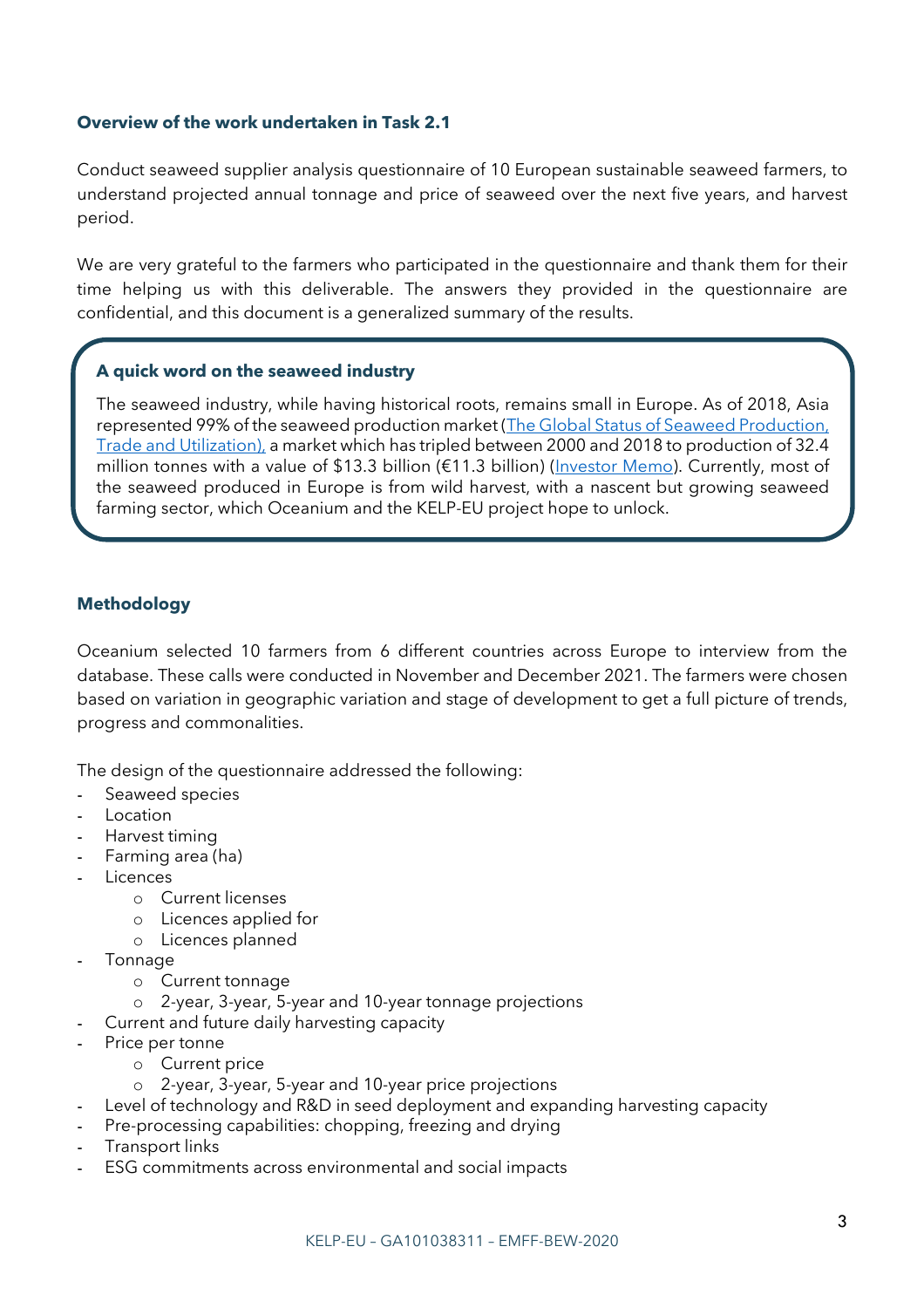#### **Summary of key findings**

Overall, findings revealed that there is a huge amount of goodwill and determination in the sustainable seaweed industry, with exciting plans to expand operations and apply innovative methods of farming to expand yield.

There was also a very strong commitment to sustainability factors. While environmental and social impacts are important throughout the licensing process for farms to be established, the farmers that were interviewed also showed how they were going above and beyond the requirements of licensing. For instance, several farmers have found innovative ways of recycling and reusing equipment.

Price is a key challenge – until the industry grows, it will be difficult for farmers to achieve economies of scale. In the meantime, high prices may be reductive for processors and divert capital to paying high raw material costs and away from R&D.

Future harvest capacity was also revealed as a challenge. With growing capacity for growth and high growth projections, there may be challenges in harvesting the growing amounts with capital needed for additional vessels, people power and post-harvesting capability.

Harvest period in Europe for *saccharina latissima* is from April to May for product that is likely to be high-nutrient, while not being too young. Some farmers may also harvest in June to take into account different applications' needs and nutritional content.

### **Recommendations to help unlock the industry**

Based on the interviews, two key issues arose where we believe institutional support could play an important role in further unlocking the industry.

#### **Funding for post-harvest capabilities**

- The industry is still at an early stage of development, with few farms having steady harvests and revenue streams. This means that there is limited capital available for farmers to buy the equipment they made need to freeze or dry their produce in order to sell it. Equipment can be costly, and there could be benefits to regional hubs for freezing and drying that a cluster of farmers could use. Funding for such infrastructure costs would be useful in alleviating the potential capital burden on farmers.

#### **Licensing support**

- While high licensing standards are absolutely vital to ensure that farms and farming practices are sustainable and responsible, licenses remain a significant barrier to entry, with a long application process that can often take well over a year and a pathway which is not always clear, with numerous stakeholders. Support could be given to seaweed farmers to navigate this process, building on the [Seaweed for Europe Licensing Toolkit.](https://www.seaweedeurope.com/toolkit/) Additional funding to application processors to expand the teams could also help speed up the process.